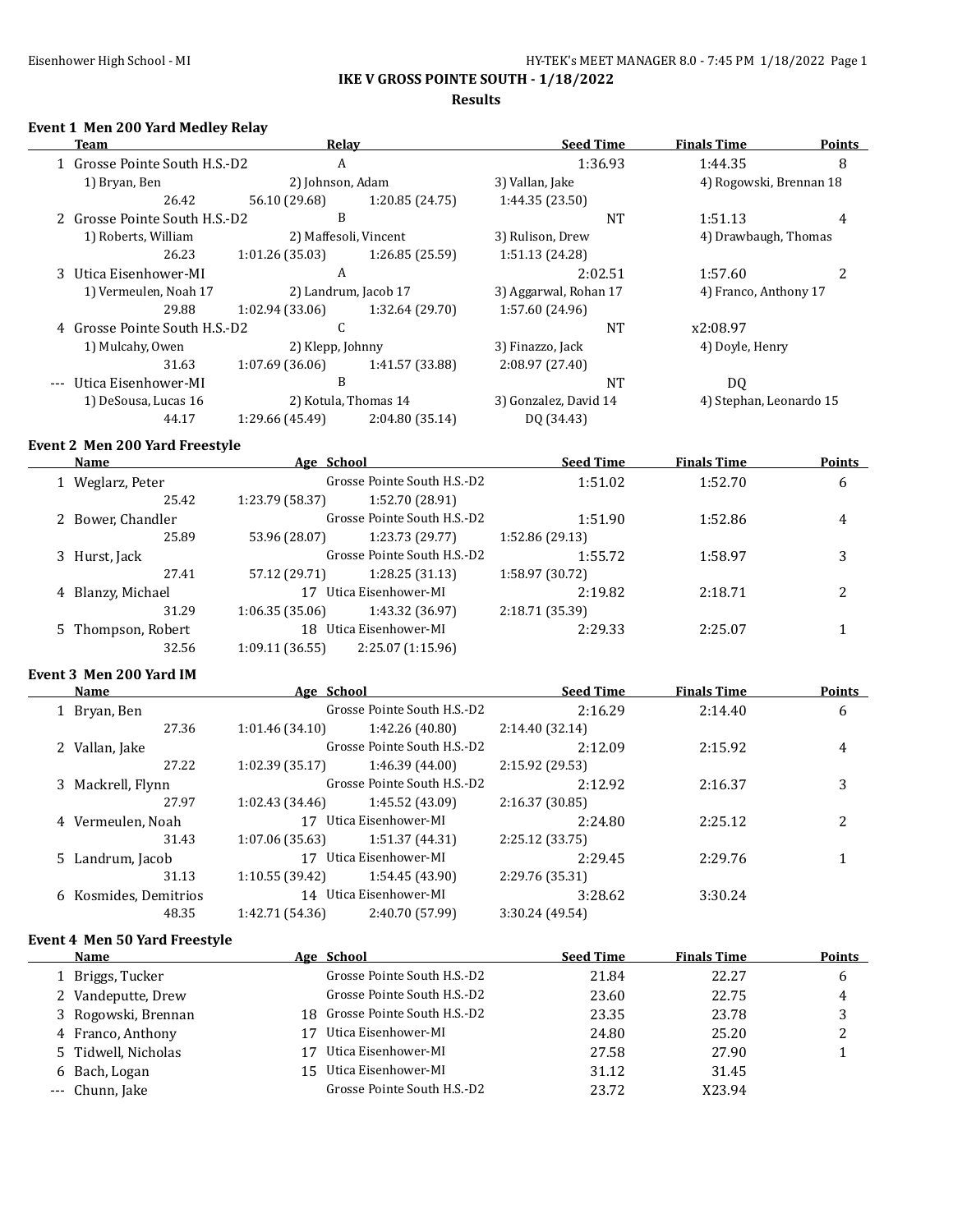**IKE V GROSS POINTE SOUTH - 1/18/2022 Results**

## **(Event 4 Men 50 Yard Freestyle)**

|                     | Name                           | Age School                     | <b>Seed Time</b> | <b>Finals Time</b>  | <b>Points</b> |
|---------------------|--------------------------------|--------------------------------|------------------|---------------------|---------------|
|                     | Roberts, William               | Grosse Pointe South H.S.-D2    | 23.67            | X23.94              |               |
|                     | Drawbaugh, Thomas              | Grosse Pointe South H.S.-D2    | 23.68            | X24.05              |               |
|                     | Rulison, Drew                  | Grosse Pointe South H.S.-D2    | 23.99            | X24.16              |               |
|                     | Willson, Luke                  | Grosse Pointe South H.S.-D2    | 24.47            | X24.65              |               |
|                     | Lezotte, Aidan                 | Grosse Pointe South H.S.-D2    | 25.42            | X24.91              |               |
|                     | Pinter, Ben                    | Grosse Pointe South H.S.-D2    | 25.49            | X26.20              |               |
|                     | Maffesoli, Vincent             | Grosse Pointe South H.S.-D2    | 25.20            | X26.75              |               |
|                     | Doyle, Colin                   | Grosse Pointe South H.S.-D2    | 26.57            | X26.78              |               |
|                     | Zaliwski, Griffin              | Grosse Pointe South H.S.-D2    | 27.06            | X27.17              |               |
|                     | Turner, Brandon                | Grosse Pointe South H.S.-D2    | 26.53            | X27.30              |               |
|                     | Finazzo, Jack                  | Grosse Pointe South H.S.-D2    | 27.41            | X27.39              |               |
|                     | Doyle, Henry                   | Grosse Pointe South H.S.-D2    | 27.89            | X27.50              |               |
|                     | Mulcahy, Owen                  | Grosse Pointe South H.S.-D2    | 28.14            | X28.06              |               |
|                     | Wholihan, Michael              | Grosse Pointe South H.S.-D2    | 26.46            | X28.20              |               |
|                     | Musicki, Stevan                | Grosse Pointe South H.S.-D2    | 28.77            | X28.69              |               |
|                     | Richards, Duncan               | Grosse Pointe South H.S.-D2    | 28.38            | X28.69              |               |
|                     | Gonzalez, David                | 14 Utica Eisenhower-MI         | 32.86            | X29.58              |               |
|                     | Ward, Ian                      | Grosse Pointe South H.S.-D2    | 29.58            | X30.92              |               |
|                     | Newcombe, Ben                  | Grosse Pointe South H.S.-D2    | 31.88            | X33.60              |               |
|                     | Link, Andres                   | Grosse Pointe South H.S.-D2    | 34.26            | X34.09              |               |
|                     | Kowalczyk, Aaron               | 14 Utica Eisenhower-MI         | 35.09            | X35.73              |               |
|                     | DeSousa, Lucas                 | 16 Utica Eisenhower-MI         | 35.83            | X35.93              |               |
| $\qquad \qquad - -$ | Kotula, Thomas                 | 14 Utica Eisenhower-MI         | 39.30            | X36.59              |               |
|                     |                                |                                |                  |                     |               |
|                     | Event 5 Men 1 mtr Diving       |                                |                  |                     |               |
|                     | Name                           | Age School                     |                  | <b>Finals Score</b> | <b>Points</b> |
|                     | 1 Hepner, Logan                | Grosse Pointe South H.S.-D2    | 318.10           | 323.35              | 6             |
|                     | 2 D'Annunzio, Mario            | 16 Utica Eisenhower-MI         | <b>NP</b>        | 165.15              | 4             |
|                     | Drawbaugh, Joey                | Grosse Pointe South H.S.-D2    | 163.13           | 139.95              | 3             |
|                     | 4 Richard, Troy                | 15 Grosse Pointe South H.S.-D2 | <b>NP</b>        | 130.95              | 2             |
|                     | 5 Mercer, Abram                | Grosse Pointe South H.S.-D2    | 154.27           | x116.00             |               |
|                     | 6 Schindlbeck, Cj              | Grosse Pointe South H.S.-D2    | 135.25           | x108.65             |               |
|                     | Event 6 Men 100 Yard Butterfly |                                |                  |                     |               |
|                     | <b>Name</b>                    | Age School                     | <b>Seed Time</b> | <b>Finals Time</b>  | <b>Points</b> |
|                     | 1 Vallan, Jake                 | Grosse Pointe South H.S.-D2    | 52.74            | 55.85               | 6             |
|                     | 26.50                          | 55.85 (29.35)                  |                  |                     |               |
|                     | 2 Rulison, Drew                | Grosse Pointe South H.S.-D2    | 55.93            | 56.73               | 4             |
|                     | 26.67                          | 56.73 (30.06)                  |                  |                     |               |
|                     | 3 Hurst, Jack                  | Grosse Pointe South H.S.-D2    | 56.57            | 57.08               | 3             |
|                     | 26.68                          | 57.08 (30.40)                  |                  |                     |               |
|                     | 4 Rahmaan, Keiran              | Grosse Pointe South H.S.-D2    | 52.06            | x1:00.73            |               |
|                     | 27.99                          | 1:00.73 (32.74)                |                  |                     |               |
|                     | 5 Aggarwal, Rohan              | 17 Utica Eisenhower-MI         | 1:09.52          | 1:05.98             | 2             |
|                     | 30.60                          | 1:05.98 (35.38)                |                  |                     |               |
|                     | 6 Stephan, Leonardo            | 15 Utica Eisenhower-MI         | 1:22.42          | 1:23.76             | 1             |
|                     | 38.20                          | 1:23.76 (45.56)                |                  |                     |               |
|                     | Event 7 Men 100 Yard Freestyle |                                |                  |                     |               |
|                     | <b>Name</b>                    | Age School                     | <b>Seed Time</b> | <b>Finals Time</b>  | <b>Points</b> |
|                     | 1 Chunn, Jake                  | Grosse Pointe South H.S.-D2    | 52.44            | 53.26               | 6             |
|                     | 25.23                          | 53.26 (28.03)                  |                  |                     |               |
|                     |                                |                                |                  |                     |               |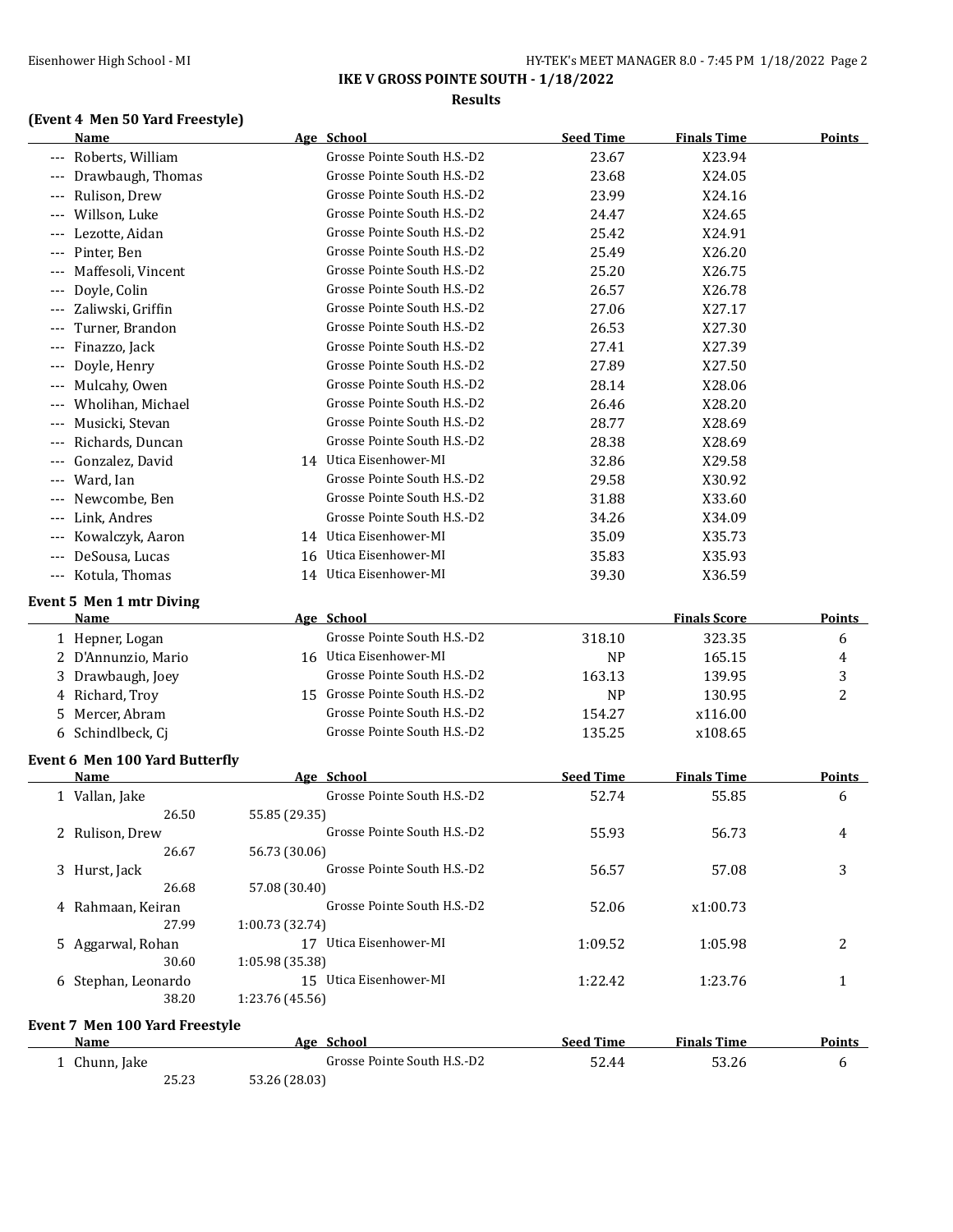#### **Results**

## **(Event 7 Men 100 Yard Freestyle)**

| Name                  | Age School                     | <b>Seed Time</b> | <b>Finals Time</b> | <b>Points</b> |
|-----------------------|--------------------------------|------------------|--------------------|---------------|
| 2 Drawbaugh, Thomas   | Grosse Pointe South H.S.-D2    | 54.06            | 55.15              | 4             |
| 26.19                 | 55.15 (28.96)                  |                  |                    |               |
| 3 Willson, Luke       | Grosse Pointe South H.S.-D2    | 54.13            | 55.85              | 3             |
| 26.36                 | 55.85 (29.49)                  |                  |                    |               |
| 4 Franco, Anthony     | 17 Utica Eisenhower-MI         | 56.84            | 57.66              | 2             |
| 26.94                 | 57.66 (30.72)                  |                  |                    |               |
| 5 Blanzy, Michael     | 17 Utica Eisenhower-MI         | 1:01.64          | 1:00.65            | 1             |
| 28.91                 | 1:00.65 (31.74)                |                  |                    |               |
| 6 DeSousa, Lucas      | 16 Utica Eisenhower-MI         | 1:20.81          | 1:18.66            |               |
| 37.42                 | 1:18.66 (41.24)                |                  |                    |               |
| --- Rogowski, Brennan | 18 Grosse Pointe South H.S.-D2 | 55.37            | X57.67             |               |
| 27.27                 | 57.67 (30.40)                  |                  |                    |               |
| Pinter, Ben           | Grosse Pointe South H.S.-D2    | 57.44            | X58.91             |               |
| 28.51                 | 58.91 (30.40)                  |                  |                    |               |
| Wholihan, Michael     | Grosse Pointe South H.S.-D2    | 1:00.53          | X1:00.80           |               |
| Doyle, Colin          | Grosse Pointe South H.S.-D2    | 58.92            | X1:01.47           |               |
| 29.37                 | 1:01.47 (32.10)                |                  |                    |               |
| Zaliwski, Griffin     | Grosse Pointe South H.S.-D2    | 1:02.24          | X1:02.06           |               |
| 30.26                 | 1:02.06 (31.80)                |                  |                    |               |
| Doyle, Henry          | Grosse Pointe South H.S.-D2    | 1:03.66          | X1:02.46           |               |
| 29.83                 | 1:02.46 (32.63)                |                  |                    |               |
| Musicki, Stevan       | Grosse Pointe South H.S.-D2    | 1:03.03          | X1:03.98           |               |
| 31.07                 | 1:03.98 (32.91)                |                  |                    |               |
| Klepp, Johnny         | Grosse Pointe South H.S.-D2    | <b>NT</b>        | X1:04.57           |               |
| 30.10                 | 1:04.57 (34.47)                |                  |                    |               |
| Ward, Ian             | Grosse Pointe South H.S.-D2    | 1:07.27          | X1:09.15           |               |
| 33.66                 | 1:09.15 (35.49)                |                  |                    |               |
| Newcombe, Ben         | Grosse Pointe South H.S.-D2    | 1:17.12          | X1:17.05           |               |
| 36.56                 | 1:17.05 (40.49)                |                  |                    |               |
| Link, Andres          | Grosse Pointe South H.S.-D2    | 1:17.82          | X1:17.55           |               |
| Kowalczyk, Aaron      | 14 Utica Eisenhower-MI         | 1:27.30          | X1:23.61           |               |
| 40.76                 | 1:23.61 (42.85)                |                  |                    |               |
| Kotula, Thomas        | 14 Utica Eisenhower-MI         | 1:39.51          | X1:25.00           |               |
| 40.08                 | 1:25.00 (44.92)                |                  |                    |               |

### **Event 8 Men 500 Yard Freestyle**

| Name                | Age School      |                             | <b>Seed Time</b> | <b>Finals Time</b> | <b>Points</b> |
|---------------------|-----------------|-----------------------------|------------------|--------------------|---------------|
| 1 Weglarz, Peter    |                 | Grosse Pointe South H.S.-D2 | 5:04.10          | 5:00.92            | 6             |
| 27.43               | 57.15 (29.72)   | 1:27.59 (30.44)             | 1:58.11 (30.52)  |                    |               |
| 2:28.47 (30.36)     | 2:58.79 (30.32) | 3:29.19 (30.40)             | 4:00.07 (30.88)  |                    |               |
| 4:30.88 (30.81)     | 5:00.92 (30.04) |                             |                  |                    |               |
| 2 Bower, Chandler   |                 | Grosse Pointe South H.S.-D2 | 5:12.49          | 5:23.11            | 4             |
| 28.79               | 1:00.05(31.26)  | 1:31.40 (31.35)             | 2:02.98 (31.58)  |                    |               |
| 2:35.92 (32.94)     | 3:09.46 (33.54) | 3:43.52 (34.06)             | 4:18.01 (34.49)  |                    |               |
| 4:53.26 (35.25)     | 5:23.11 (29.85) |                             |                  |                    |               |
| 3 Johnson, Adam     |                 | Grosse Pointe South H.S.-D2 | <b>NT</b>        | 5:32.87            | 3             |
| 28.01               | 58.51 (30.50)   | 1:30.88 (32.37)             | 2:03.68 (32.80)  |                    |               |
| 2:37.35 (33.67)     | 3:11.56(34.21)  |                             | 4:21.61()        |                    |               |
| 4:56.93 (35.32)     | 5:32.87 (35.94) |                             |                  |                    |               |
| 4 Tidwell, Nicholas |                 | 17 Utica Eisenhower-MI      | 6:16.09          | 6:14.74            | 2             |
| 32.10               | 1:09.35(37.25)  | 1:46.88 (37.53)             | 2:25.02 (38.14)  |                    |               |
| 3:04.49 (39.47)     | 3:44.69(40.20)  | 4:24.52 (39.83)             | 5:03.27 (38.75)  |                    |               |
| 5:39.75 (36.48)     | 6:14.74 (34.99) |                             |                  |                    |               |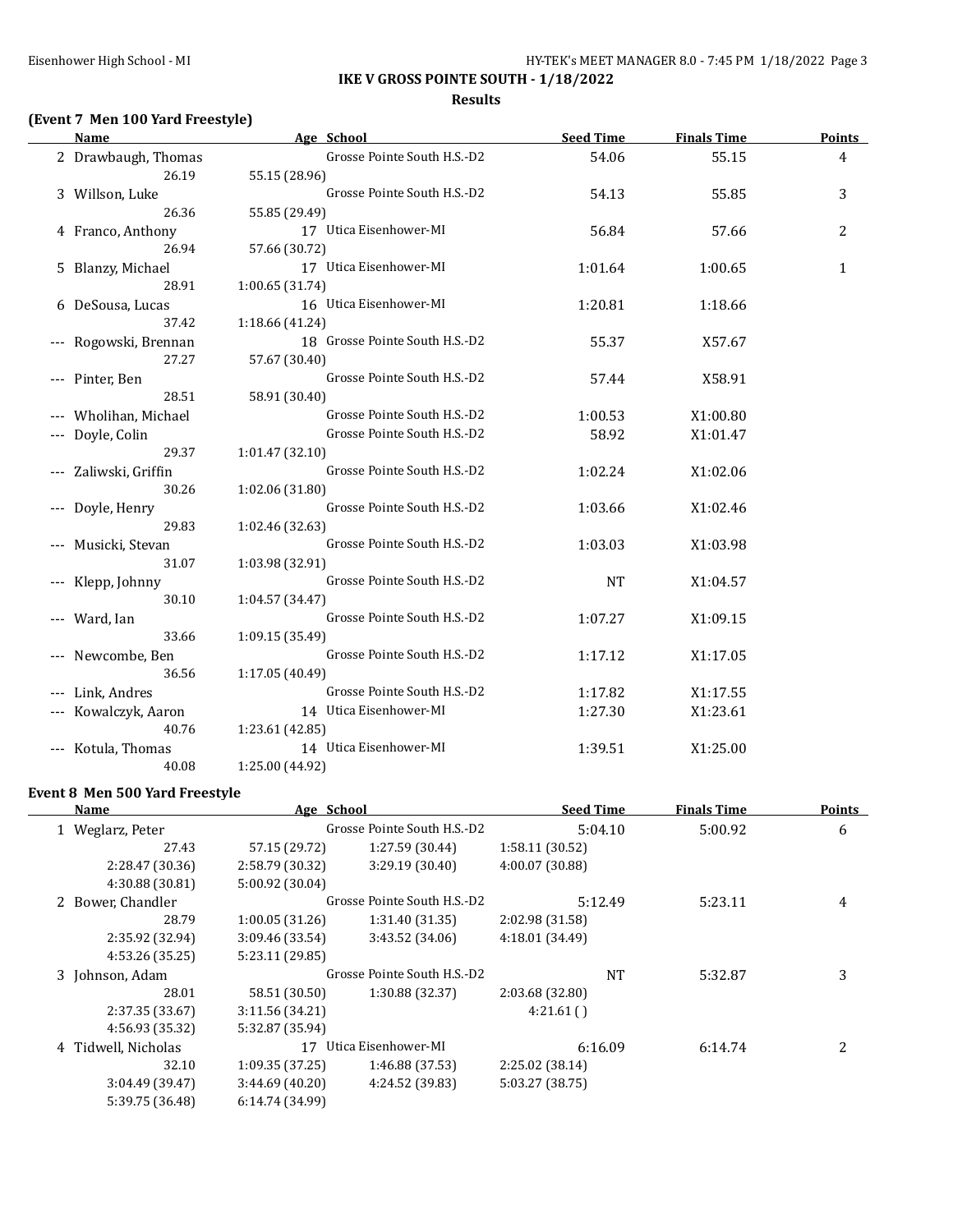**Results**

## **(Event 8 Men 500 Yard Freestyle)**

| Name                  | Age School      |                        | <b>Seed Time</b> | <b>Finals Time</b> | <b>Points</b> |
|-----------------------|-----------------|------------------------|------------------|--------------------|---------------|
| 5 Lukasik, Spencer    |                 | 14 Utica Eisenhower-MI | 6:24.01          | 6:19.98            |               |
| 34.54                 | 1:12.66(38.12)  | 1:51.65 (38.99)        | 2:29.71 (38.06)  |                    |               |
| 3:09.65(39.94)        | 3:48.14(38.49)  | 4:28.11 (39.97)        | 5:07.48 (39.37)  |                    |               |
| 5:44.18 (36.70)       | 6:19.98(35.80)  |                        |                  |                    |               |
| 6 Kosmides, Demitrios | 14              | Utica Eisenhower-MI    | <b>NT</b>        | 8:43.07            |               |
| 45.23                 | 1:39.27 (54.04) | 2:33.00 (53.73)        | 3:28.45(55.45)   |                    |               |
| 4:21.99 (53.54)       | 5:15.09(53.10)  | 6:08.78(53.69)         | 7:00.22 (51.44)  |                    |               |
| 7:53.67 (53.45)       | 8:43.07 (49.40) |                        |                  |                    |               |
|                       |                 |                        |                  |                    |               |

## **Event 9 Men 200 Yard Freestyle Relay**

| Team                          | Relay              |                           | <b>Seed Time</b>        | <b>Finals Time</b>     | <b>Points</b> |
|-------------------------------|--------------------|---------------------------|-------------------------|------------------------|---------------|
| 1 Grosse Pointe South H.S.-D2 | B                  |                           | <b>NT</b>               | 1:21.56                | 8             |
| 1) Chunn, Jake                | 2) Willson, Luke   |                           | 3) Hurst, Jack          | 4) Pinter, Ben         |               |
| 24.52                         | 49.70 (25.18)      | 1:06.84(17.14)            | 1:21.56 (14.72)         |                        |               |
| 2 Grosse Pointe South H.S.-D2 | A                  |                           | 1:29.99                 | 1:31.83                | 4             |
| 1) Briggs, Tucker             | 2) Rahmaan, Keiran |                           | 3) Vallan, Jake         | 4) Vandeputte, Drew    |               |
| 22.38                         | 46.53 (24.15)      | 1:09.41 (22.88)           | 1:31.83 (22.42)         |                        |               |
| 3 Grosse Pointe South H.S.-D2 | C                  |                           | <b>NT</b>               | x1:50.69               |               |
| 1) Wholihan, Michael          | 2) Turner, Brandon |                           | 3) Doyle, Colin         | 4) Zaliwski, Griffin   |               |
| 28.83                         | 56.62 (27.79)      | 1:23.85 (27.23)           | 1:50.69 (26.84)         |                        |               |
| 4 Utica Eisenhower-MI         | A                  |                           | 1:45.66                 | 1:53.82                | 2             |
| 1) Franco, Anthony 17         |                    | 2) Tidwell, Nicholas 17   | 3) Blanzy, Michael 17   | 4) Bach, Logan 15      |               |
| 25.77                         | 54.40 (28.63)      | 1:22.14 (27.74)           | 1:53.82 (31.68)         |                        |               |
| 5 Grosse Pointe South H.S.-D2 | D                  |                           | NT                      | x2:05.42               |               |
| 1) Richards, Duncan           | 2) Musicki, Stevan |                           | 3) Ward, Ian            | 4) Link, Andres        |               |
| 29.93                         | 59.18 (29.25)      | 1:30.71 (31.53)           | 2:05.42 (34.71)         |                        |               |
| Utica Eisenhower-MI           | B                  |                           | <b>NT</b>               | DQ                     |               |
| 1) D'Annunzio, Mario 16       |                    | 2) Kosmides, Demitrios 14 | 3) Stephan, Leonardo 15 | 4) Thompson, Robert 18 |               |
| 30.63                         | 1:03.75(33.12)     | 1:45.07 (41.32)           | DQ (15.12)              |                        |               |

## **Event 10 Men 100 Yard Backstroke**

|       | Name                | Age School                  | <b>Seed Time</b> | <b>Finals Time</b> | <b>Points</b> |
|-------|---------------------|-----------------------------|------------------|--------------------|---------------|
|       | 1 Bryan, Ben        | Grosse Pointe South H.S.-D2 | 56.55            | 56.39              | 6             |
|       | 26.59               | 56.39 (29.80)               |                  |                    |               |
|       | 2 Roberts, William  | Grosse Pointe South H.S.-D2 | 56.44            | 56.87              | 4             |
|       | 3 Briggs, Tucker    | Grosse Pointe South H.S.-D2 | 56.23            | 1:04.30            | 3             |
|       | 30.35               | 1:04.30 (33.95)             |                  |                    |               |
|       | 4 Vermeulen, Noah   | Utica Eisenhower-MI<br>17   | 1:07.53          | 1:05.82            | 2             |
|       | 32.15               | 1:05.82 (33.67)             |                  |                    |               |
|       | 5 Stephan, Leonardo | 15 Utica Eisenhower-MI      | <b>NT</b>        | 1:26.00            | $\mathbf{1}$  |
|       | 6 Bach, Logan       | Utica Eisenhower-MI<br>15   | NT               | 1:52.59            |               |
| $---$ | Mackrell, Flynn     | Grosse Pointe South H.S.-D2 | 1:01.95          | X1:01.49           |               |
|       | 30.35               | 1:01.49(31.14)              |                  |                    |               |
| $---$ | Rahmaan, Keiran     | Grosse Pointe South H.S.-D2 | 56.65            | X1:01.58           |               |
|       | 30.41               | 1:01.58(31.17)              |                  |                    |               |
| $---$ | Lezotte, Aidan      | Grosse Pointe South H.S.-D2 | 1:01.05          | X1:02.63           |               |
|       | 30.12               | 1:02.63(32.51)              |                  |                    |               |
| $---$ | Mulcahy, Owen       | Grosse Pointe South H.S.-D2 | 1:08.72          | X1:09.55           |               |
|       | 33.15               | 1:09.55(36.40)              |                  |                    |               |
| $---$ | Turner, Brandon     | Grosse Pointe South H.S.-D2 | 1:15.22          | X1:13.19           |               |
|       | 35.88               | 1:13.19(37.31)              |                  |                    |               |